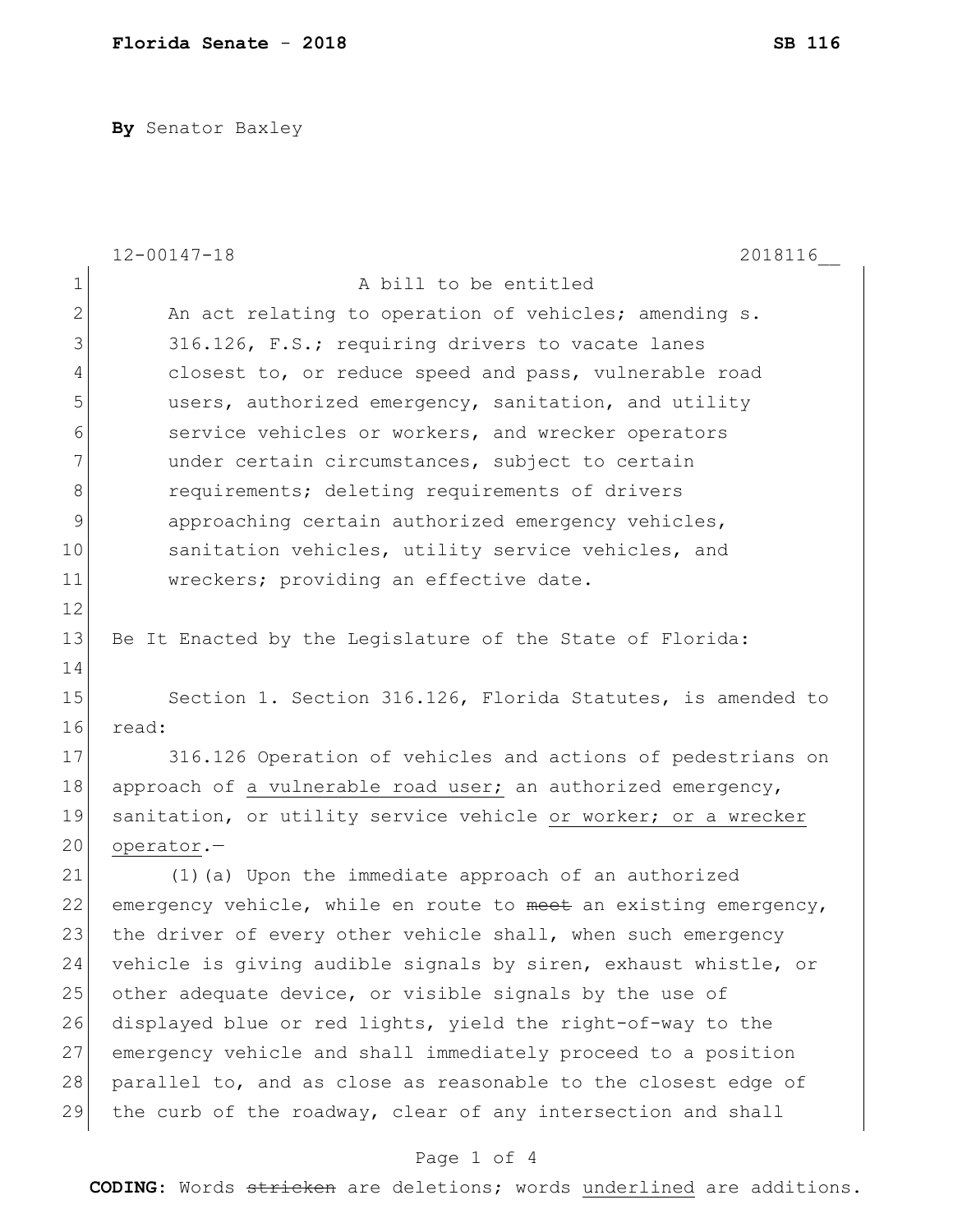12-00147-18 2018116\_\_ 30 stop and remain in position until the authorized emergency 31 vehicle has passed, unless otherwise directed by a law 32 enforcement officer. 33 (b) When approaching a vulnerable road user as defined in 34 s. 316.027; an authorized emergency, sanitation, or utility 35 service vehicle or worker; or a wrecker operator as defined in 36 s. 1.01(15) performing his or her duties  $If$  an authorized 37 emergency vehicle displaying any visual signals is parked on the 38 roadside, a sanitation vehicle is performing a task related to 39 the provision of sanitation services on the roadside, a utility 40 service vehicle is performing a task related to the provision of 41 utility services on the roadside, or a wrecker displaying amber 42 rotating or flashing lights is performing a recovery or loading 43 on the roadside, the driver of every other vehicle, as soon as 44 it is safe: 45 1. Shall vacate the lane closest to the vulnerable road 46 user; authorized emergency vehicle, sanitation vehicle, or 47 utility service vehicle or worker;  $\tau$  or wrecker operator 48 performing his or her duties when driving on an interstate

49 highway or other highway with two or more lanes traveling in the 50 direction of the vulnerable road user; authorized emergency 51 vehicle, sanitation vehicle, or utility service vehicle or 52 worker;  $\tau$  or wrecker operator performing his or her duties, 53 except when otherwise directed by a law enforcement officer. If 54 such movement cannot be safely accomplished, the driver shall 55 reduce speed and pass as provided in subparagraph 2.

56 2. Shall slow to a speed that is 20 miles per hour less 57 than the posted speed limit when the posted speed limit is 25 58 miles per hour or greater; or travel at 5 miles per hour when

## Page 2 of 4

**CODING**: Words stricken are deletions; words underlined are additions.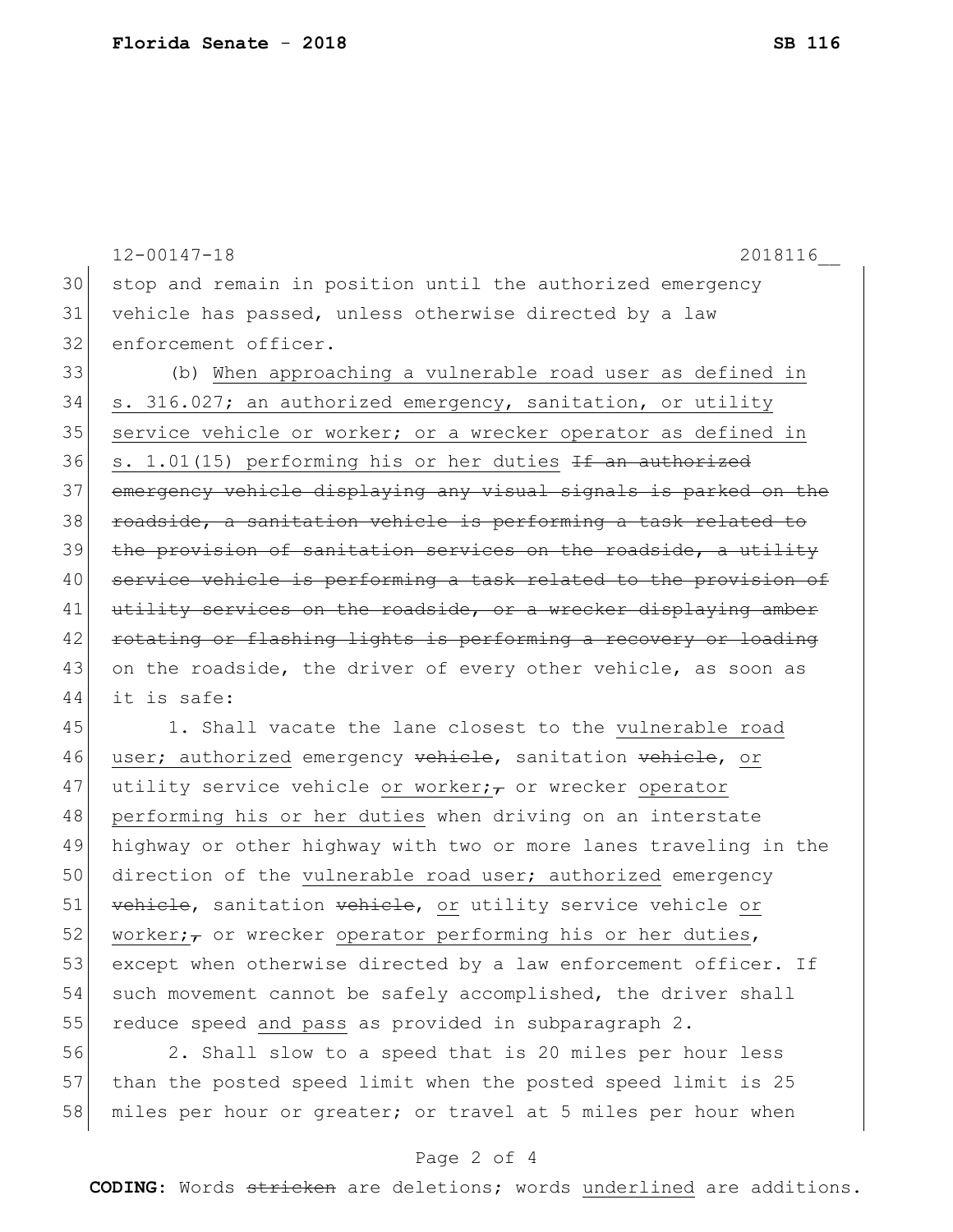|    | $12 - 00147 - 18$<br>2018116                                     |
|----|------------------------------------------------------------------|
| 59 | the posted speed limit is 20 miles per hour or less, when        |
| 60 | driving on a two-lane road, except when otherwise directed by a  |
| 61 | law enforcement officer. The driver shall pass at a distance not |
| 62 | less than 4 feet from the vulnerable road user; authorized       |
| 63 | emergency, sanitation, or utility service vehicle or worker; or  |
| 64 | wrecker operator performing his or her duties.                   |
| 65 | (c) The department of Highway Safety and Motor Vehicles          |
| 66 | shall provide an educational awareness campaign informing the    |
| 67 | motoring public about the Move Over Act. The department shall    |
| 68 | provide information about the Move Over Act in all newly printed |
| 69 | driver license educational materials.                            |
| 70 | (2) Every pedestrian using the road right-of-way shall           |
| 71 | yield the right-of-way until the authorized emergency vehicle    |
| 72 | has passed, unless otherwise directed by a law enforcement       |
| 73 | officer.                                                         |
| 74 | (3) An authorized emergency vehicle, when en route to meet       |
| 75 | an existing emergency, shall warn all other vehicular traffic    |
| 76 | along the emergency route by an audible signal, siren, exhaust   |
| 77 | whistle, or other adequate device or by a visible signal by the  |
| 78 | use of displayed blue or red lights. While en route to such      |
| 79 | emergency, the emergency vehicle shall otherwise proceed in a    |
| 80 | manner consistent with the laws regulating vehicular traffic     |
| 81 | upon the highways of this state.                                 |
| 82 | (4) This section does not diminish or enlarge any rules of       |
| 83 | evidence or liability in any case involving the operation of an  |
| 84 | emergency vehicle.                                               |
| 85 | (5) This section does not relieve the driver of an               |
| 86 | authorized emergency vehicle from the duty to drive with due     |
| 87 | regard for the safety of all persons using the highway.          |

## Page 3 of 4

**CODING**: Words stricken are deletions; words underlined are additions.